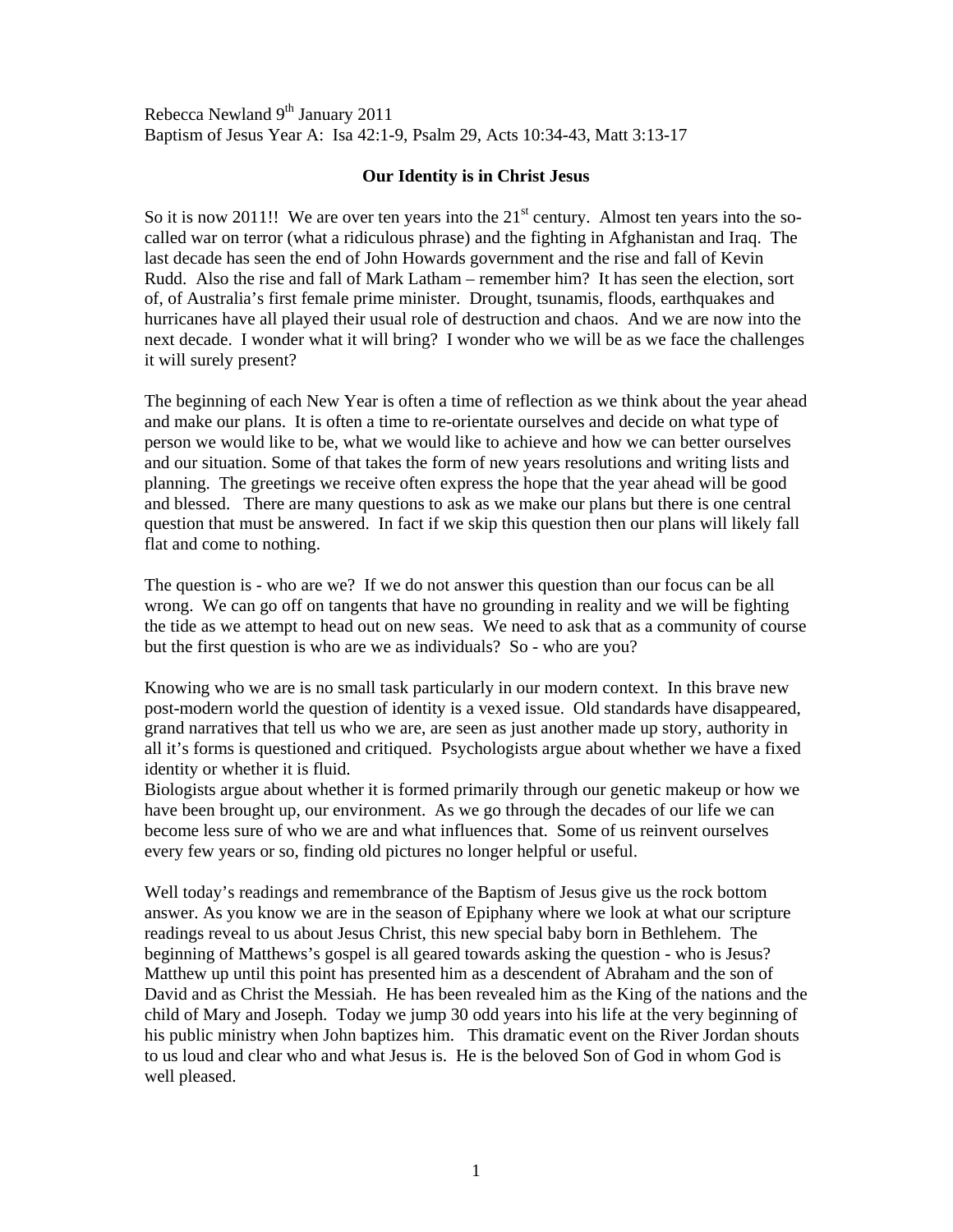Baptism is one of the two major sacraments of the church. You have all, pretty much, gone through this rite yourselves and perhaps sponsored others who have. You have all been present at Baptisms. In Baptism we follow in Jesus footsteps where we are washed with water, signifying the cleansing from sin and the beginning of a new life. It is hard to imagine that Jesus had any sin to contend with so commentators suggest his Baptism was an act of solidarity with those he came to serve. It was also the consecration to his vocation, his ministry and task. It names his primary identity – he is the Son of God.

It has the same function for all his followers. When we are baptised we are named, given our identity in the triune God. We are baptised in the name of the Father, the Son and the Holy Spirit. As we rise up from the waters of Baptism we begin our new identity as heirs of God's love and promise. The waters of Baptism are the waters of death and new life and a new identity. This new identity is an identity that is grounded, formed and lived out in Christ. It is not under, above or beside but in Christ.

For me that takes some pondering and thinking - my identity, who I am, is in Christ Jesus. The Greek word for in, ev, means remaining *within*. It has the primary idea of rest and continuance in place and space.

There are many verses of scripture that help us understand what this means but I am not going to go through them. What I suggest is you have a read of the letter to the Colossians, which will help you get a better picture of this reality. The entire letter is useful for this purpose but there is one wonderful passage that sets the scene in describing the one in whom we have our identity (Colossians 1.15):

<sup>5</sup>He is the image of the invisible God, the firstborn of all creation; <sup>16</sup>for in him all things in *heaven and on earth were created, things visible and invisible, whether thrones or dominions or rulers or powers—all things have been created through him and for him. 17He himself is before all things, and in him all things hold together.* <sup>18</sup>He is the head of the body, the church; *he is the beginning, the firstborn from the dead, so that he might come to have first place in everything. 19For in him all the fullness of God was pleased to dwell, 20and through him God was pleased to reconcile to himself all things, whether on earth or in heaven, by making peace through the blood of his cross.* 

Our identity is in this Christ – the one who redeems, reconciles and brings peace. Our identity is in the Lord of the Universe, the first-born of creation and in the Word made flesh. In Christ all the fullness of God dwells and we are in him. Jesus himself appears to have used much more poetic language when he spoke of this indwelling. In John's Gospel he describes himself as the vine and we are the branches, we are connected to him and part of him in the most organic way. Again it is about being within, in place and space. Our other sacrament, the Eucharist, takes into the heart of this understanding, this profound and deep connection within Christ and with each other. Jesus had this other beautiful word for his relationship with us. He called his followers friends. True friendship is actually a rare thing on this earth. It means more than just getting on well with someone. It means identity in thought, heart and Spirit. Think of your closest and dearest friend and the times you spend together and then we start to get an inkling of what intimacy, friendship, identity in Christ is like.

Now this should make us sit up and take notice or at least begin to look around. If this is a reality and not some abstract, philosophical idea, then what does it mean for us as we look into the new year and make our plans? I don't know about you but I can go through my day and week and year hardly conscious that I am in this intimate, close and connected